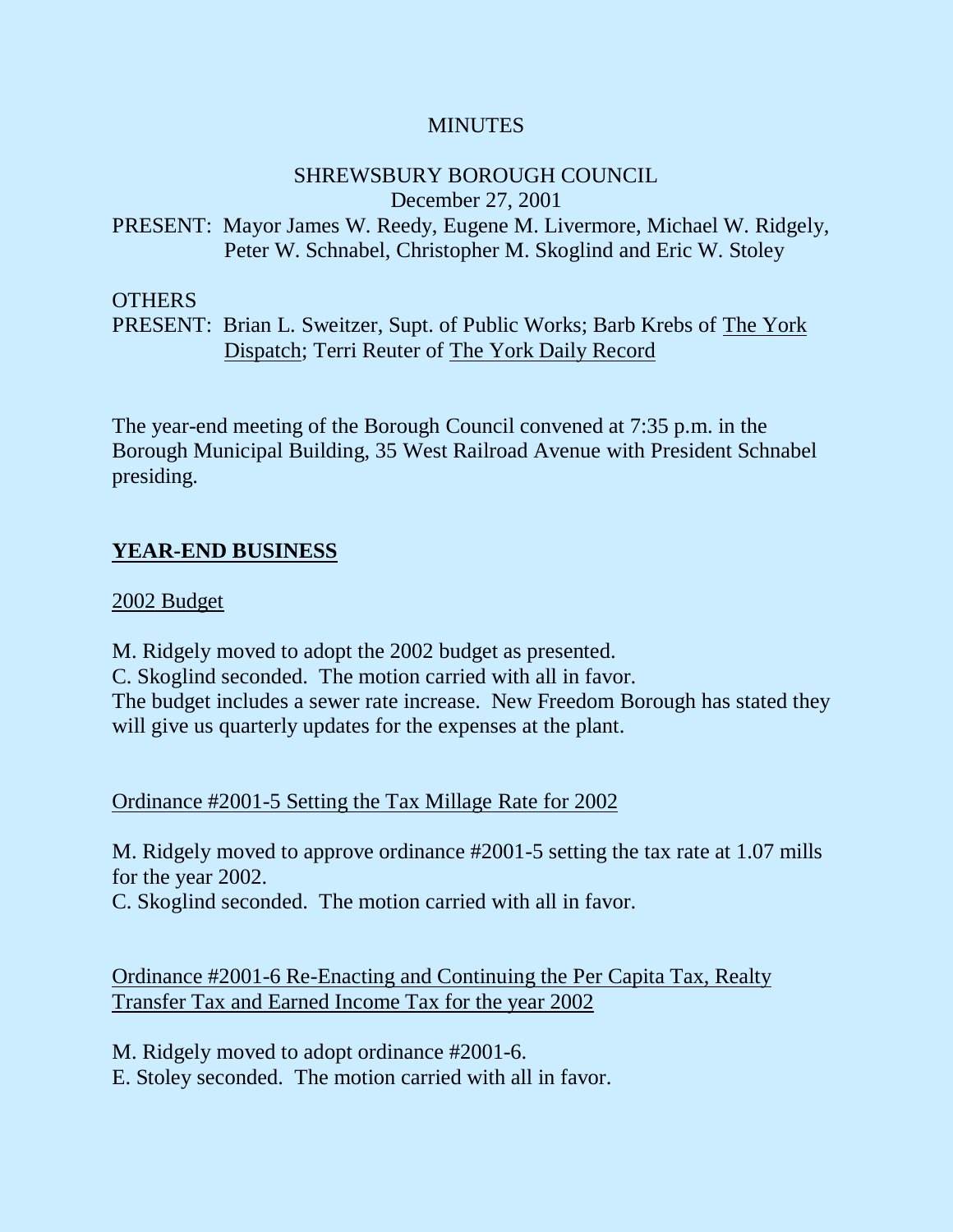# Resolution Establishing the Basis for Exemption from the Per Capita Tax for the year 2002

M. Ridgely moved to adopt the resolution establishing the basis for exemption from the per capita tax for the year 2002. E. Stoley seconded. The motion carried with all in favor.

#### Refuse Resolution – Setting the rate for 2002

M. Ridgely moved to adopt the resolution setting the refuse rates for 2002 at \$126.00 for residential and \$136.00 for residential-home occupation. C. Skoglind seconded. The motion carried with all in favor.

#### Quarterly Splits Transfers

The bookkeeper, Velda Nickell, is asking for authorization to make the PLGIT transfers as follows for the quarterly splits for 2001:

| From    | $\operatorname{To}$ | Amount      |
|---------|---------------------|-------------|
| general | water               | \$327.24    |
| general | sewer               | \$327.24    |
| water   | general             | \$65,450.55 |
| water   | sewer               | \$9,194.00  |
| sewer   | general             | \$68,798.35 |
| sewer   | water               | \$18,544.17 |

M. Ridgley moved to authorize the bookkeeper to make the said transfers between the PLGIT accounts for the year 2001 splits.

E. Stoley seconded. The motion carried with all in favor.

### Payment of year-end bills

M. Ridgely moved to approve the bill list for the final payment of bills for 2001. E. Stoley seconded. The motion carried with all in favor.

### Lease for Tower Site – Shrewsbury Township/Radio Club

The Township has signed the lease agreement and Council will sign it after the Radio Club has signed. The tower is installed on the tank.